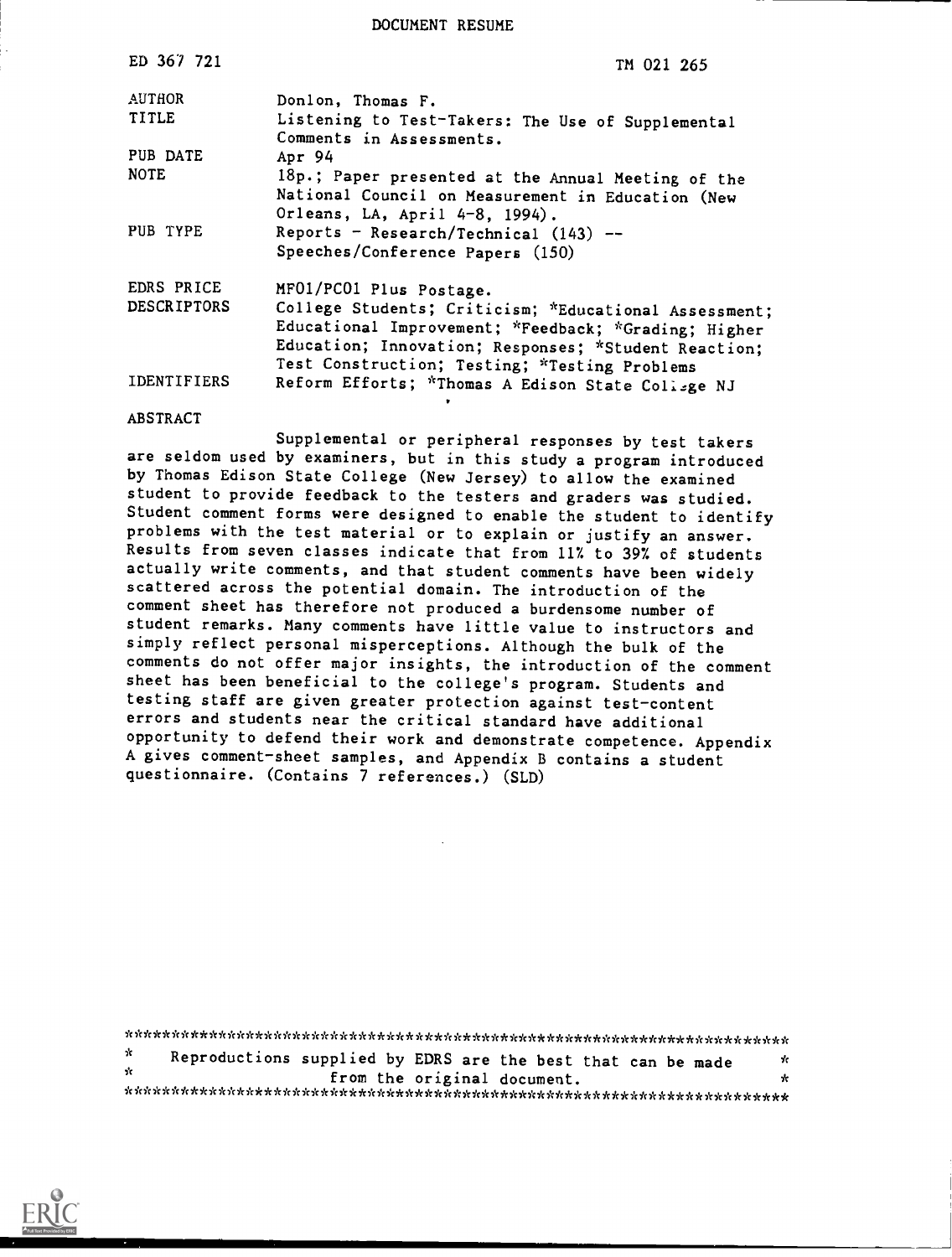**U.S. DEPARTMENT OF EDUCATION** Office of Educational Research and Improvement EDUCATIONAL RESOURCES INFORMATION

This document has been reproduced as<br>received from the person or organization<br>originating it

matrices have been made to improve<br>reproduction quality

Points of view or opinions stated in this document do not necessarily represent official OERI position or policy

"PERMISSION TO REPRODUCE THIS MATERIAL HAS BEEN GRANTED BY THOMAS F. DONLON

TO THE EDUCATIONAL RESOURCES **INFORMATION CENTER (ERIC)."** 

LISTENING TO TEST-TAKERS: THE USE OF SUPPLEMENTAL COMMENTS IN ASSESSMENTS

 $\ddot{\phantom{0}}$ 

Thomas F. Donlon Thomas Edison State College

A paper presented at the Annual Meeting of the National Council on Measurement in Education New Orleans, 1994

# **BEST COPY AVAILABLE**

 $\bullet$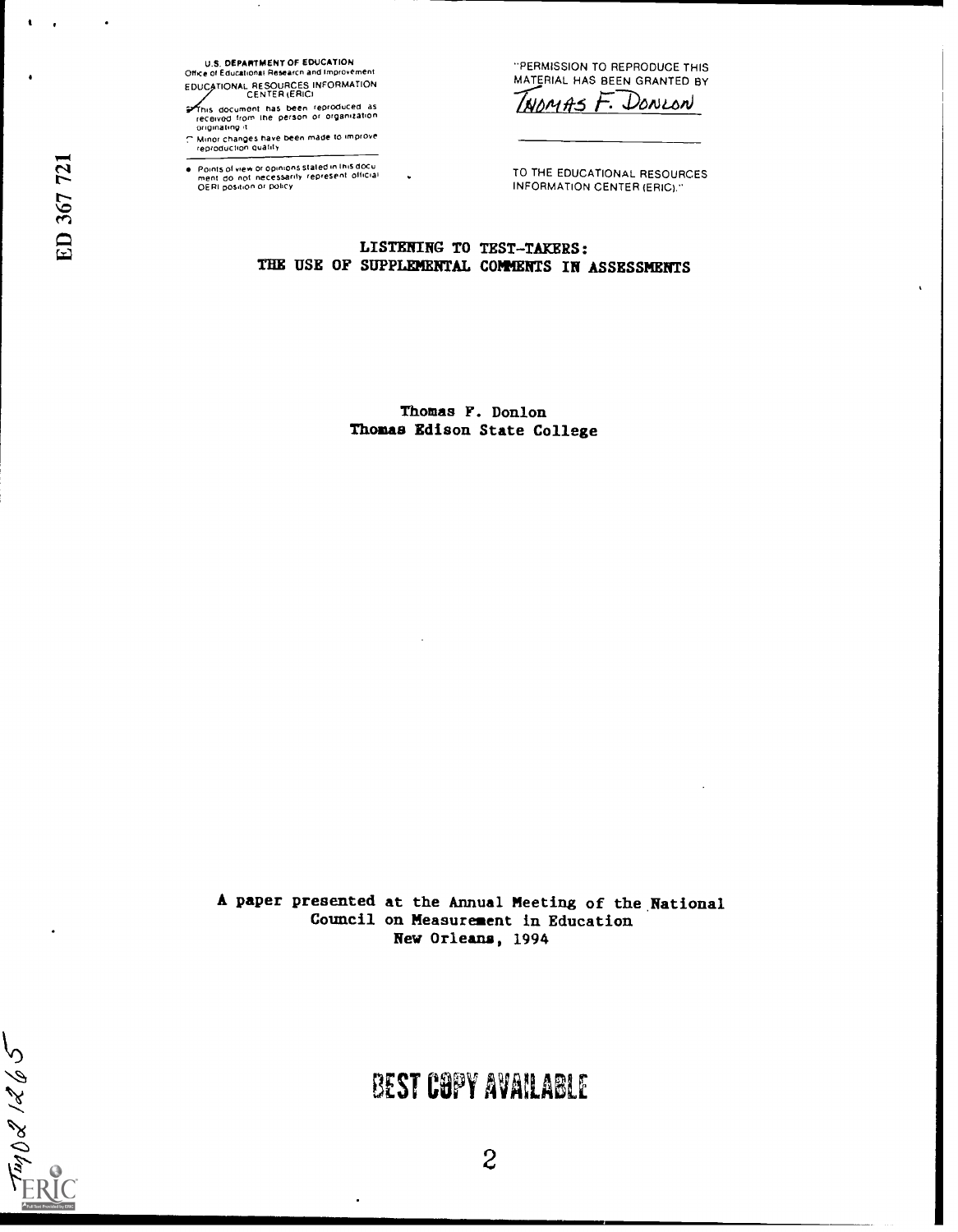Listening to Test-Takers: The Use of Supplemental Comments in Assessments

> Thomas F. Donlon Thomas Edison State College

### Introduction

Testers rarely make use of examinee responses other than those mandated by the test requirements. Supplemental or peripheral responses are ordinarily discouraged, or at least not invited, since they tend to require special handling, and since the application of the additional information to the test scoring and test evaluation processes can be a complex and perhaps costly undertaking.

The stimulus for the present paper is the introduction of a set of relevant practices within a specific college-centered credit-by-examination program, the Thomas Edison College Examination Program (TECEP). In an address by Wright (1991), concerning the conduct of assessments, she reported her experiences, and the concomitant difficulty, in implementing a system for inviting and evaluating test-subject responses within the context of a statewide assessment. In spite of the difficulty, she underscored the positive value to the assessment when this system was established. Her remarks stimulated a review of the TECEP program, and the introduction of the practices described below.

### Background Literature

In spite of a reasonably vigorous search of the electronic data bases relevant to testing, no published articles on the usefulness of student supplementary responses to test questions were uncovered. Conrad (1951), writing in the 1951 Educational Measurement (Lindquist, 1951), advocated this type of activity, essentially as a component of the experimental tryout of materials. In a section called "Securing reactions of examinees" he wrote:

Provisions should be made for noting down comments by examinees regarding the directions and content of the pretryout and tryout forms, and such comment should be carefully considered in revising the test. Inadequate directions and faulty items are often identified in this way.

...Unsophisticated test constructors sometimes tend to discount criticisms of examinees...when statistical data indicate no apparent basis for their criticisms. This is an unfortunate tendency because the criteria for item analysis leave much to be desired. Although item analysis data are often exceedingly helpful in test construction, they cannot and must not be relied upon to detect all the ambiguities and other faults of items. For various reasons, then, test constructors should accept with proper humility the comments of the examinees.

(Conrad (1951), at page 257).

-1-

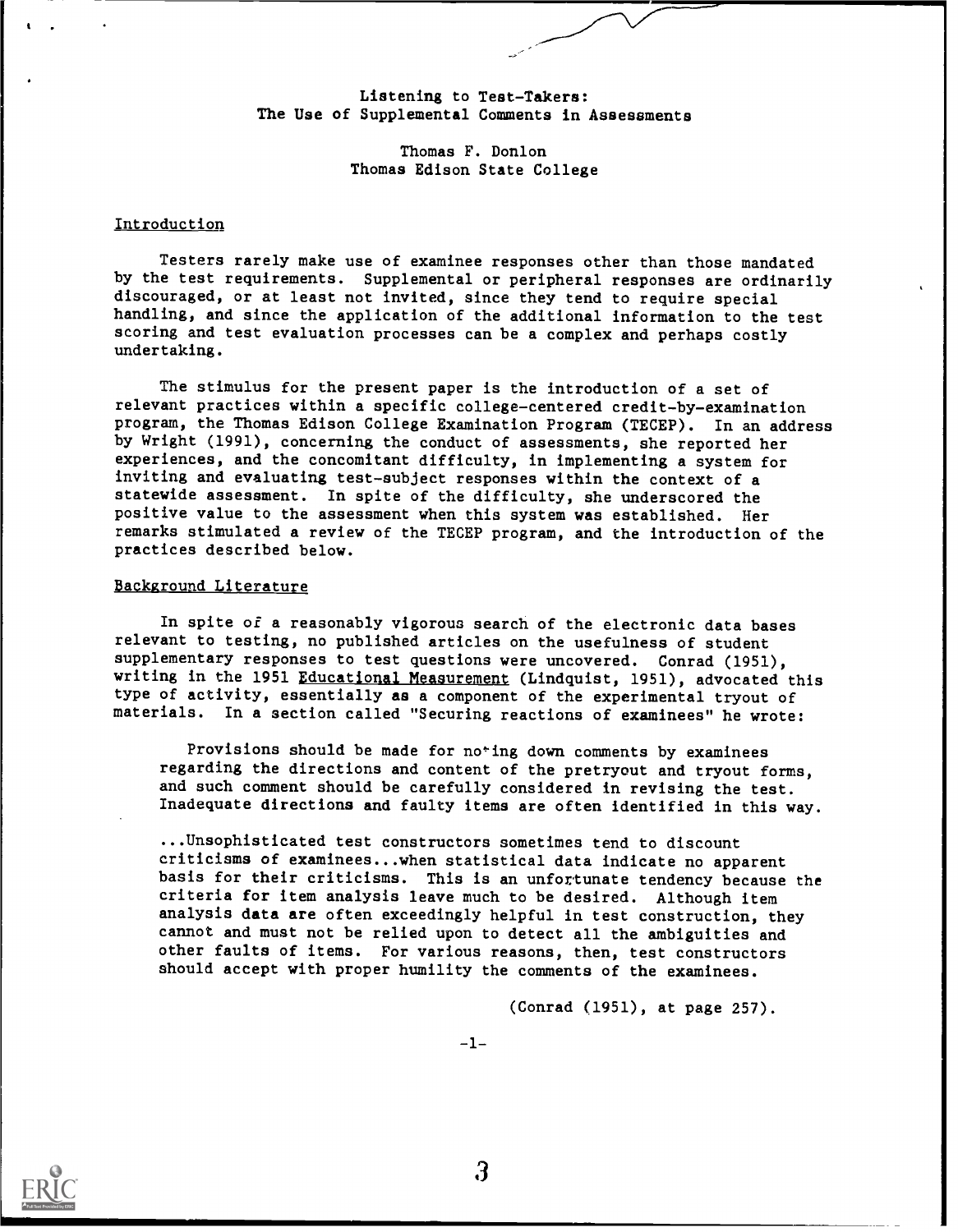The succeeding edition of Educational Measurement, (Thorndike, 1971), made no mention of the use of examinee responses in this way. One chapter did state that "In addition to requesting the complete support of...examinees for the norming, a sample of them should be asked for a critical review of the final draft of the instructions." (Clemans, 1970, at page 190), but this was the only reference to inviting comment from examinees, and it is focused on the instructions rather than on test content.

In preparing this paper, the joint Standards (APA-AERA-NCME, 1985) were reviewed for any comment relevant to the evaluation of these practices, but none was identified. In general, as test development and administration are presented in the Standards, the judgment of the test-makers seems to be the primary protection against errors of communication.

#### TECEP Questionnaire Program

Thomas Edison State College is a two- and four- year nontraditional college in New Jersey that offers its students opportunities for credit-by-examination, supplemental to such major national programs as the College Board's CLEP program or the American College Testing Service's ACT PEP program, through its Thomas Edison College Examination Program (TECEP). Beginning in fall 1991, a program was introduced into TECEP that permits the examined student to provide feedback to the testers/graders concerning the examination or concerning their answer responses. The form developed, the Student Comment Sheet, is by design kept extremely simple. Three sample forms, as completed by students, are presented as Appendix A.

As indicated, the instructions for the form stress that it is intended to be used to identify problems with the test material, or to explain or justify an answer response. Experience has shown that this is almost entirely the use that is made; peripheral remarks are rare. As explained below, this is in part due to the use of a related questionnaire program on the more general conditions of testing. In general, remarks on the Student Comment Sheet are restricted to comment on or justification of answers and the related questions, and are intended by the student to be given to the grader/evaluator in order to win credit if possible.

The availability of this formal channel for an information exchange alters the dynamics of the testing. Multiple-choice questions, of course, have long been challenged as inappropriately forcing the test subject to use the language of the tester, as ambiguous and unclear to the test-taker, and as less desirable for these reasons than constructed-response questions. Essay questions and other constructed-response materials, however, are not "blameless" in these aspects. They do not ordinarily invite any kind of parenthetic comment that is to reflect the test-taker's reasoning and assumptions during the examination.

The bulk of the comment received to date within TECEP has in fact centered on multiple-choice questions. However, essay questions and other kinds of material are also commented upon. TECEP examinations vary in the extent to which they contain multiple-choice questions, with some examinations consisting entirely of multiple-choice material, others without any. A sizable proportion consist of both multiple-choice and constructed response questions. Multiple-choice questions are used for a number of widely-accepted reasons, including enhanced reliability, efficiency of scoring, and broader coverage of a subject matter domain.

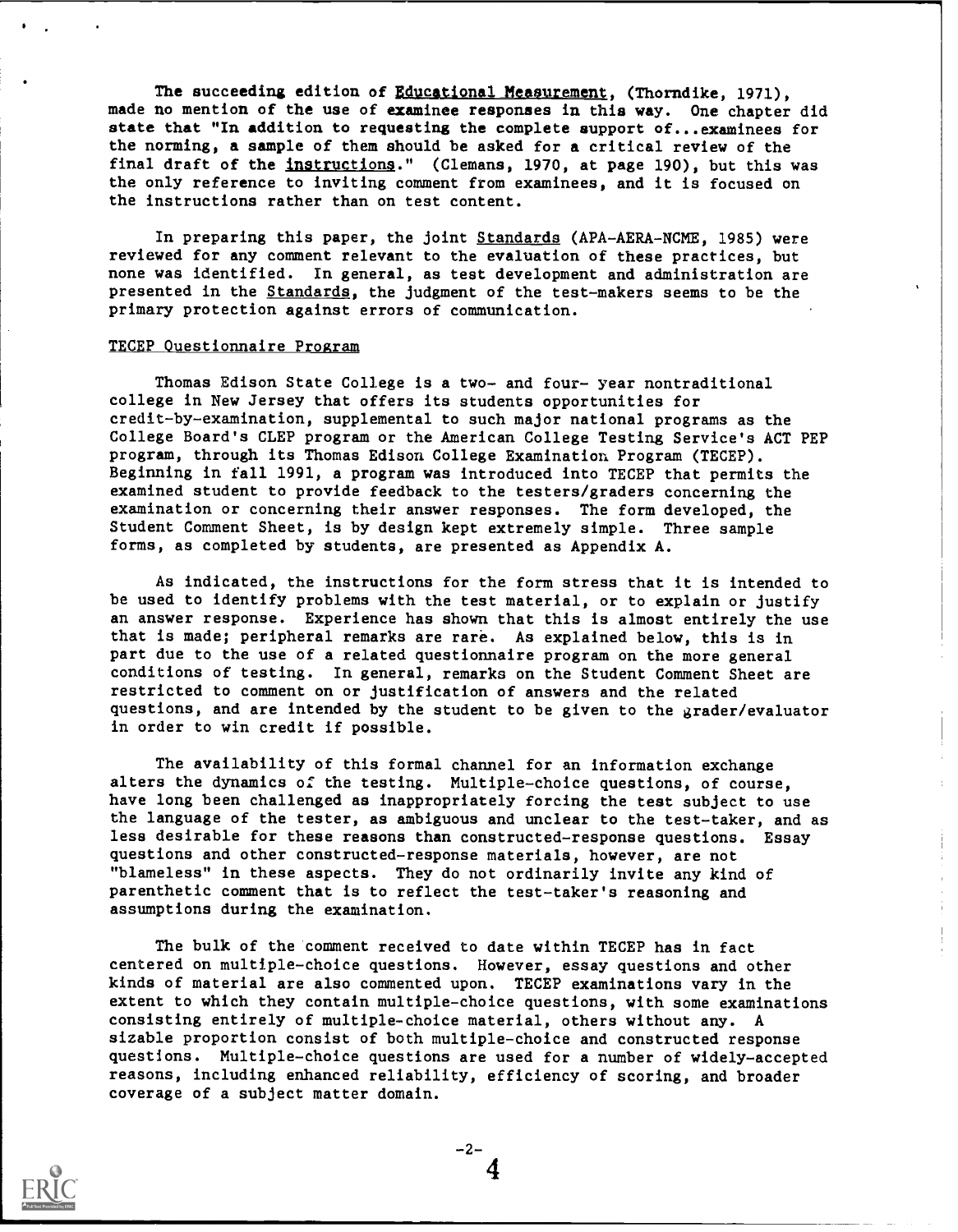Regardless of question type, the student comments are uniformly brief and to the point. The typical student comment to multiple-choice testing is instance<sup>t</sup> in the following examples:

| Examination                | <b>Ouestion</b> | Comment                                                                                                                                                                                     |  |
|----------------------------|-----------------|---------------------------------------------------------------------------------------------------------------------------------------------------------------------------------------------|--|
| Introduction to Statistics | 40              | D cannot be a correct choice,<br>because the "random sample"<br>included registered voters in<br>$N.J. - not N.J. cittzens$<br>registered to vote in 1988. I<br>must choose answer A.       |  |
| Business Policy            | 6               | Foreign ownership of<br>American-based companies? Did<br>this mean ownership of companies<br>in America by foreigners, or<br>American-based companies owning<br>companies in foreign lands? |  |

As these comments show, student inputs about test content have variable implications for the conduct of the testing program. In the case of the Business Policy example, it would probably be appropriate to revise the question to read "ownership by foreign interests of American-based companies," which would clarify the intended meaning. In the case of the Statistics example, the student's indicated distinction could make a significant difference, and the comment requires a careful evaluation.

#### Differentiating from More General Information

Listening to students cannot be an unqualified good thing; students have a variety of reactions to testing, and much of what they may say can be merely expressive of their more general attitudes. The need to focus the Student Comment Sheet on remarks primarily intended for the test developers and interpreters was recognized during its planning, and a companion program questionnaire, the TECEP Questionnaire for Students was developed. (See a completed example, Appendix B.)

The functions of this questionnaire are to secure more general information about the nature of student preparation, to obtain evaluative comment on the pragmatics of the administration, such as lighting, heating, noise level, accuracy of timing, etc., and to solicit evaluative comment and suggestion that might be helpful in improving the program generally. It is a document aimed at the test program administrator, as opposed to the test developer. It has no direct implications for the adequacy of test content or of student responses.

#### Function of the Student Comment Sheet in Scoring

The introduction of the Student Comment Sheet would obviously produce information that could reflect student achievement, could guide the evaluation of student work. But should it be used in this way? It was decided as a policy matter that where appropriate, the comments would be considered in decision-making about the test outcomes.



 $5<sup>1</sup>$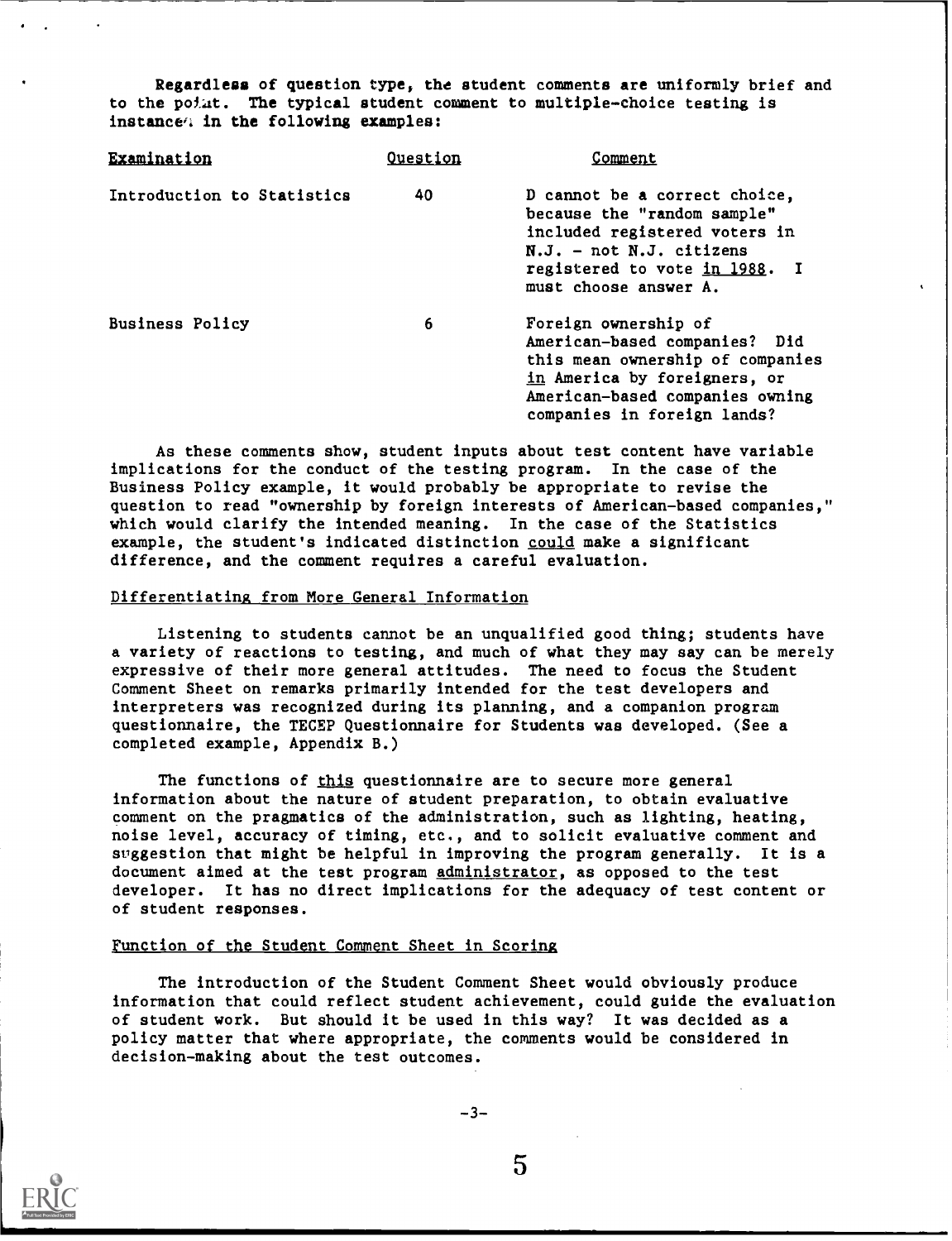The Student Comment Sheet serves as a kind of insurance policy against the kind of error that may result from miscommunication between test-taker and test-maker. As such, its content may be considered in the context of evaluating and scoring the responses. While most student comment merely reflects student errors or lack of mastery of the subject matter, a small subset legitimately reflects valid and important problems, and may be considered in connection with the Pass/Fail decision making. For a small but important class of students, it was felt, Student Comment Sheet content may legitimately influence the decision.

The design of the Student Comment Sheet is simple and poses few difficulties. The brief "instruction" as to its use is intended to convey a sense of how the student's "messages" will be used...and how they will not be used.

The instruction says that comments may be taken into account in the scoring/grading. As a practical matter, this would only occur if a student was reasonably near the required score on the examination but somewhat below it. That is, if the student is some distance below the required score, and offers only a single detailed comment, that comment would not be provided to the grader/scorer, for it would clearly be unequal to the implied task of changing outcome. Similarly, comments will NOT be taken into account if this use would only serve to raise the scores of students who have clearly earned a Pass. Since the results of the TECEP examinations are only reported as Pass or Fail, the work of evaluating such comment sheets during scoring would have no practical effect.

The instruction to the student further assures that in no case will comment be used to worsen the student's outcome: to alter a grade from Pass to Fail. If the comment inadvertently reveals, for example, that the student gave the correct response to a multiple-choice question but for entirely erroneous reasons, the correct answer nonetheless stands.

It is recognized that the use of this information in the intrinsic work of evaluating the students is not without its potential problems. The major and obvious source of concern focuses on considerations of equity...that the new practices will favor one kind of student, who is most comfortable with their operations, at the expense of another. It is a concern that has valid bases, and the justification the new developments requires a balancing of policy considerations. The clear beneficiary of the program is the student who narrowly misses the cut-off when only the test responses themselves are appraised, but whose score may be revised to Pass using information provided by the comment.

#### Problems in Eouitable Treatment

In one case encountered under the new practices, in a test of computer database management, recent changes in this field had created a "competitor" right answer from among the existing distractors. There were thus, in a sense, two correct answers given for the multiple-choice question. The student comment revealed an accurate perception of this, and her comment was validated by knowledgable computer professionals. Clearly, until a replacement or revision could be effected, the question could only be deleted from the scoring of this test.



 $-4-$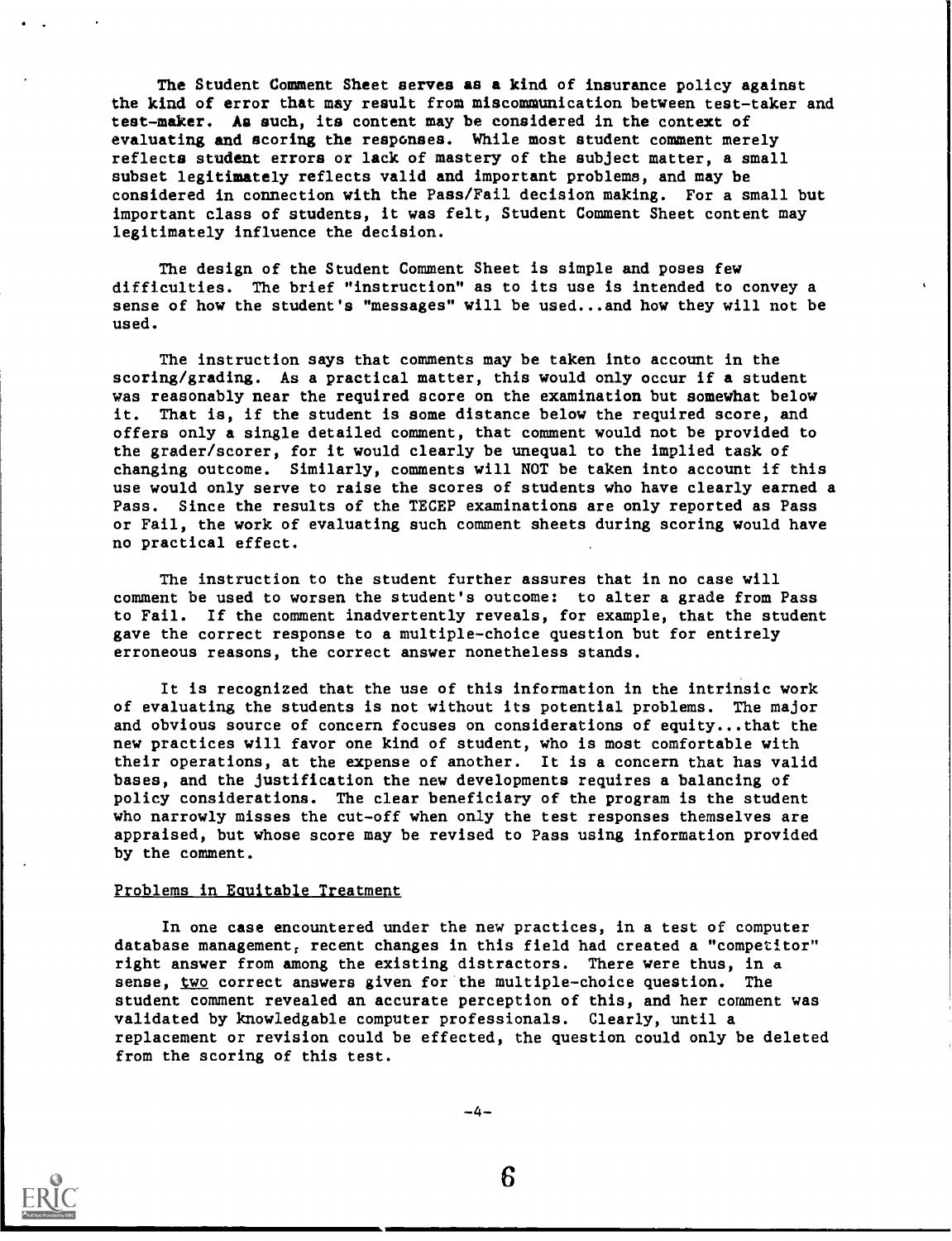But this specific case called into question the policy balancing judgments referred to earlier. While deleting the item would appropriately remove it from all future consideration in the evaluation of students, would it be fair to delete the item from the test of the individual student who reported the problem so perceptively? That is, was she entitled to a point for the knowledge revealed by her comment? She had not indicated the "correct" answer on her answer sheet, essentially guessing between the two choices she perceived as correct, and losing her guess. If she were to receive any credit, it would have to be derived from her comment sheet alone, and, indeed, the comment would have to override the marked answer.

To further complicate matters, this was not a moot question. The student was positioned precisely below the required score: if she were given a point on this question, she would receive a Pass, while if it was denied to her, even though the question was deleted from the test, she would fail. $\star$ 

As this indicates, the act of empowering the student in this way, and of committing to use the data generated, can thrust upon the program a set of ethical responsibilities that is not always easy to discharge. Fairness to the individual and fairness to all test-takers may generate seemingly opposing obligations. The work of establishing policy and practice can become more complex and burdensome.

#### Student Comment in the Headlines

As a parenthetic comment upon such problems, reference will be made to two broadly similar cases which gave rise to headlines in recent years. The first, within the context of the Law School Admissions Test, actually led to litigation, Loucks v. LSAS. Briefly, candidate Loucks took the LSAT and passed, but also identified a question with a flaw: it had one answer that was almost right, which he thought was the one that was being keyed, and one answer that was actually right, which he thought was not being keyed. He picked the one that was actually right, in spite of his lack of confidence in the testers, then went home and wrote to ETS.

ETS agreed with his analysis, judged the item to be flawed, and deleted it from the scoring. Loucks, however, had a booklet in which he had been promised "one point for every question answered correctly." Interpreting this as contractual in nature, he sued the testing service to win either his missing point or three times the costs of his registration fee.

Loucks did not prevail, largely because he could not prove any real damages. (His ability to enter a school of law was not impeded by the slight shift of one score point.) But that merely means that, in contrast to the Thomas Edison student described above, he was not someone who has just missed a critically important level. The point is that student identification of error is not so rare, or so unimportant, that it should not be encouraged by route such as the Student Comment Sheet. Loucks went home and wrote, rather than communicating at the test center, because there was no other Program-sanctioned alternative behavior for him at the testing center. He would have been benefited, and consideration of his concerns effected more rapidly, if the possibility of this kind of error could have been accepted.

\*The reader may wish at this point to reflect on his/her personal judgments concerning the proper decision. The actual TECEP program decision is therefore reported at the conclusion of the paper.



 $-5-$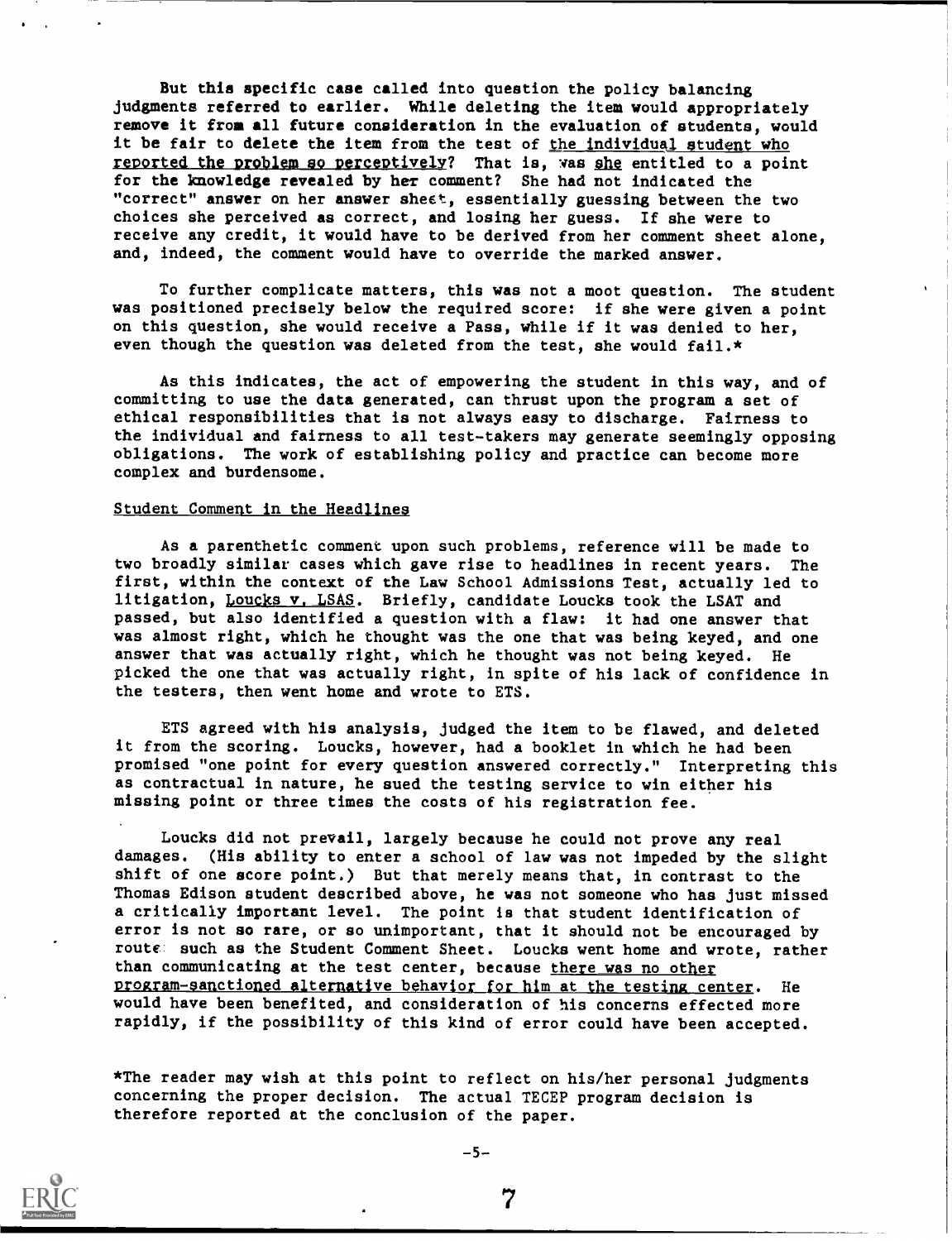The second case, which some readers will recall, concerned the famous (or infamous) "pyramid item" from the SAT, and made headlines when a student correctly perceived that the juxtaposition of two equilateral pyramids, one of triangular base, one of square base, produced two fewer facets than the item key suggested. This student report, however, like that of Loucks was also made after the fact, from home, largely because there was no form to complete during the testing at the test center, no mention, in fact, of the possibility of such problems and of recommended ways of dealing with them.

#### Student Concerns on Essay Tests

Many student comments on TECEP essay tests are an attempt to explain something to the grader. Some of these explanations concern the students themselves. Although few students avail themselves of the College policies with respect to the testing of the disabled, they will report to the grader conditions such as "DeQuarvaine's Tendonitia," carpal tunnel syndrome, attention span syndrome, etc. Similarly, a student wrote: "Since I come from Europe, my handwriting and style are different, but hopefully not too different to understand." These remarks are simply offered to the grader by the program with the instruction to use them as needed in whatever way they might be used in grading students who had been instructed by the grader in a college course. It is doubtful that they change anything.

Students will also report special, often detailed assumptions they made in the course of the examination, in responding. Thus on the tests of Written Expression, graders get these kinds of comments:

- 1) The Harbrace College Handbook, Tenth Edition, was used for proper usage of references, Chapter 34
- 2) ...instead of footnotes, I used the documentation style of the MLA
- 3) I used the MLA format for quotes, citations and works cited...
- 4) I lost my college handbook this morning.

Essay evaluations are often complex judgments. Such comments are reported by the graders to be occasionally useful in making the evaluations. They are also useful in revising the instructions, so that any student uncertainty concerning the appropriateness of, say, MLA formats, is removed.

#### Function of the Student Comment Sheet in Test Development

The Comment Sheets as an aggregate, of course, are of great value to the test committees. They help the committee to identify areas of student strength and weakness, and to modify the examination rapidly if needed. They supplement item analytic results and stengthen the basis for interpreting such results. They give a committee a feel for how the test is perceived by the student.

In a sense, the most potent student comment is one that benefits all of the test-takers, by leading to a revision of the test in an effort to improve it. Such "home run" comments are rare events, as would be anticipated, given the careful work of the examining committees. But the new practices open the

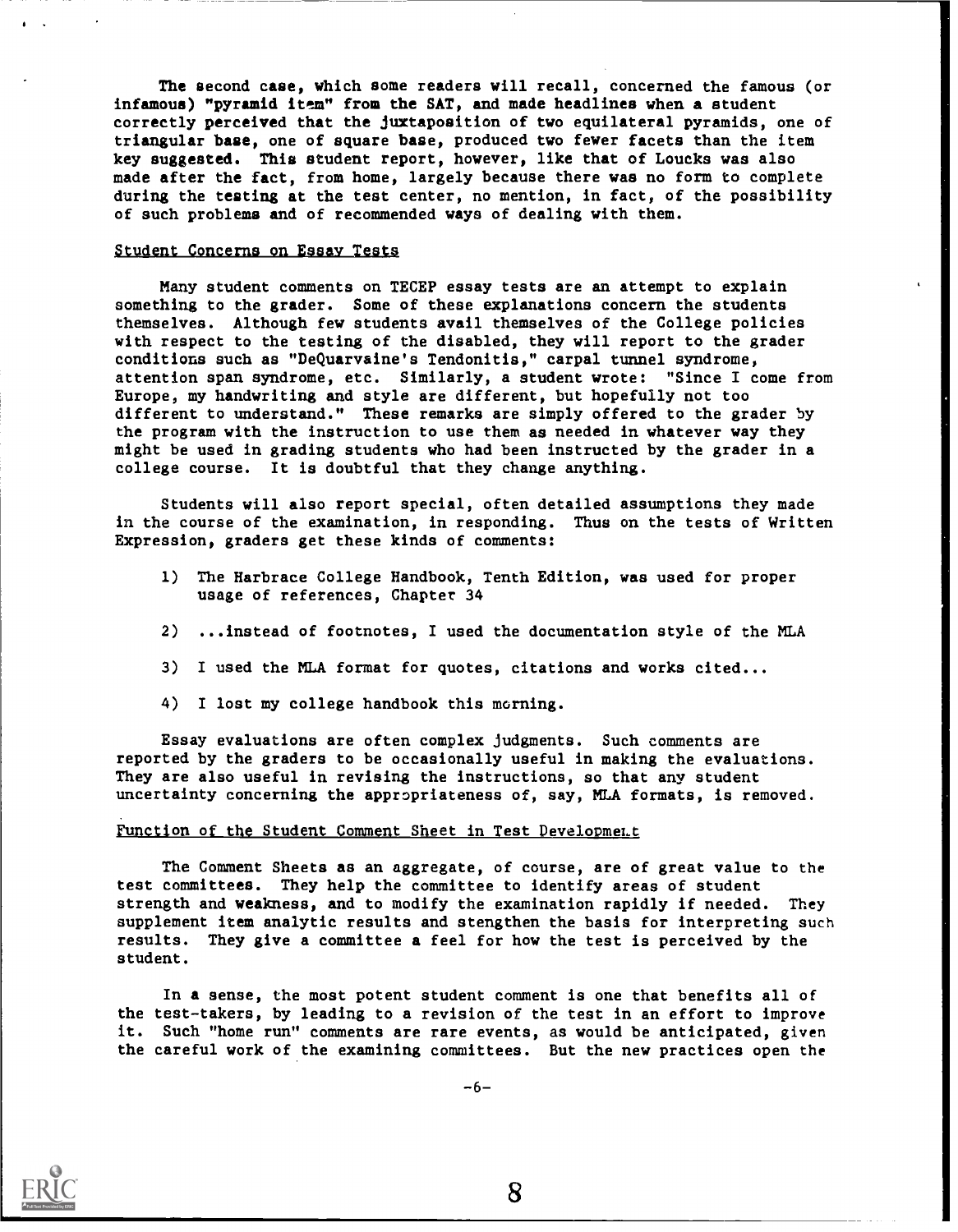door for just such student-generated demonstrations, and a few of them have occurred. To date, these student successes have been primarily in the area of reporting material that has become outdated. It was student comment, for instance, that most rapidly called the program's attention to the implication of the events in Eastern Europe and the Soviet Union for the language used in the examination in Political Science. The test asked questions about "the Soviet Union" in the present tense; as the students quickly observed: "...the Soviet Union and West and East Germany no longer exist."

The consequent revisions in Political Science were largely editorial; in most cases a switch to "Russia" or to another of the former socialist republics, or to "the former Soviet Union" permitted the item in question to be retained. The nature of the questions was such that the related college courses and textbooks were not suddenly going to drop the content involved, and, indeed, the texts could not be revised as quickly as the tests, in most cases. Creating more precise language to set the historical context was all that was needed. As the student comment indicated, however, students want to take tests that are as free from flaws as they can be.

Student comment on the time allowances are often helpful in identifying tests that are somewhat too long for the time allowed. Analogously, student comment on the texts that were used to prepare can identify ways in which recommended texts may have deficiencies. In general, credit-by-examination tests are sufficiently general that any of sizable number of texts can be used to prepare. Students are now able to voice their frustration when a text turns out to be, in their judgment, inappropriate. The program, of course, does not treat such reports as a vote, but refers the student concern to an appropriate faculty member for evaluation.

#### Scope of the Student Responses

Most students do not need or use the Student Comment Sheet. Table 1 shows the percentages of students taking a sample of seven tests that actually handed in a sheet with comments. As it shows, the percentages range from 11% to 39%. Thus, the introduction of the sheet has not in most cases produced a burdensome wave of student comments.

#### TABLE 1

### Percent of Test-Takers Using the Comment Sheet for Seven Typical Tests

| <u>Test</u>                           | Percentage of Test-Takers<br>Using Comment Sheet |
|---------------------------------------|--------------------------------------------------|
| Psychology of Personality             | 16%                                              |
| Database Management                   | 39%                                              |
| General Physics I and II              | $11\%$                                           |
| Introduction to Operations Management | 13 <sub>x</sub>                                  |
| Organizational Behavior               | .5%                                              |
| Principles of Finance                 | 13x                                              |
| Substance Abuse                       | 21x                                              |



-7-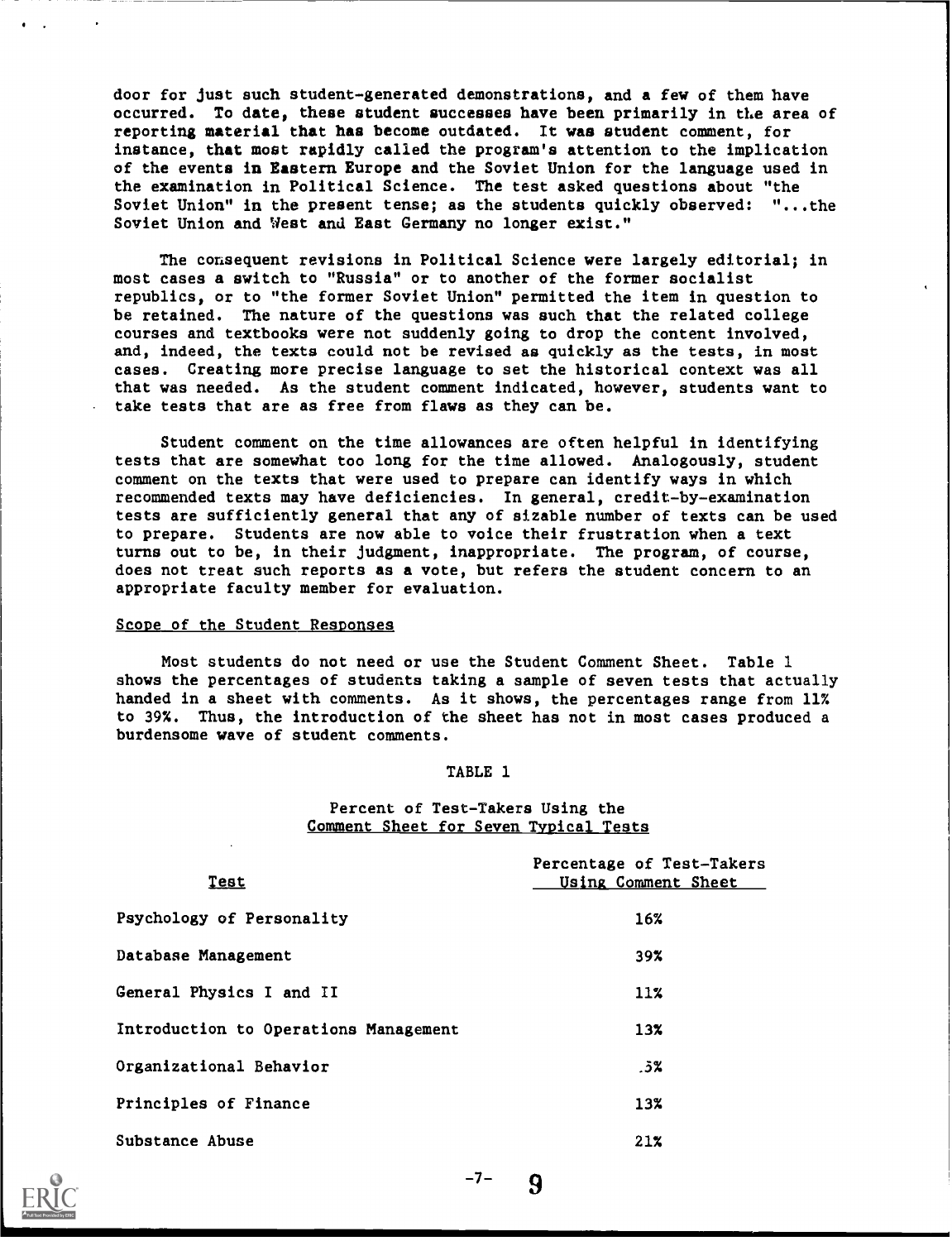Similarly, student comments are widely scattered across the potential item or question domain: what is a concern for one student is seldom a concern for another. This is demonstrated, in the case of the Psychology of Personality test, in Table 2, which shows the frequency distribution of the 100 items in the test in terms of the number of comments they have received from a total pool of 65 comments generated by N students.

#### TABLE 2

#### Number of Items with Different Levels of Comment Received

Psychology of Personality (65 Comments on 100 Items)

| Number of Comments | Number of Items |  |
|--------------------|-----------------|--|
| 4                  |                 |  |
| 3                  |                 |  |
| 2                  | q               |  |
|                    | 31              |  |
| 0                  | _55             |  |
|                    | Total<br>100    |  |

Tables 1 and 2 support the general confirmation of program quality that is reflected in the patterns of student comment. The relatively low level of use of the Comment Sheet, and the general diffusion of student concerns across items, confirms that the tests as a whole give few problems to students; that students feel the tests make sense and are of acceptable quality. This kind of evidence of student satisfaction is a useful supplement to the more oblique indicators in item analysis indexes of item difficulty or correlation with total test.

#### Changing Relationships

The nature of empowerment as a process tends to restructure the relationships of the parties to the testing. In particular, it leads to re-thinking of the rights and obligations of these parties.

The faculty of the College are informed of the program in a variety of ways. Faculty are of course deeply intersected with the operation of the credit-by-examination program, as members of a variety of test-related committees: the test committees in specific subject areas, the program advisory committee, and the Academic Council. They further serve as the reviewers and as graders to whom the individual comments are sent. The information generated by the Student Comment Sheet is of direct and immediate interest to the faculty who work in a given area. Even the student comment that is essentially an erroneous challenge to the work of a committee can be of value in helping the committee members to understand the sources of student error in the members' subject field when they meet. All of the student reports concerning a given examination that are generated between committee meetings are shared with the committee.



 $-8-$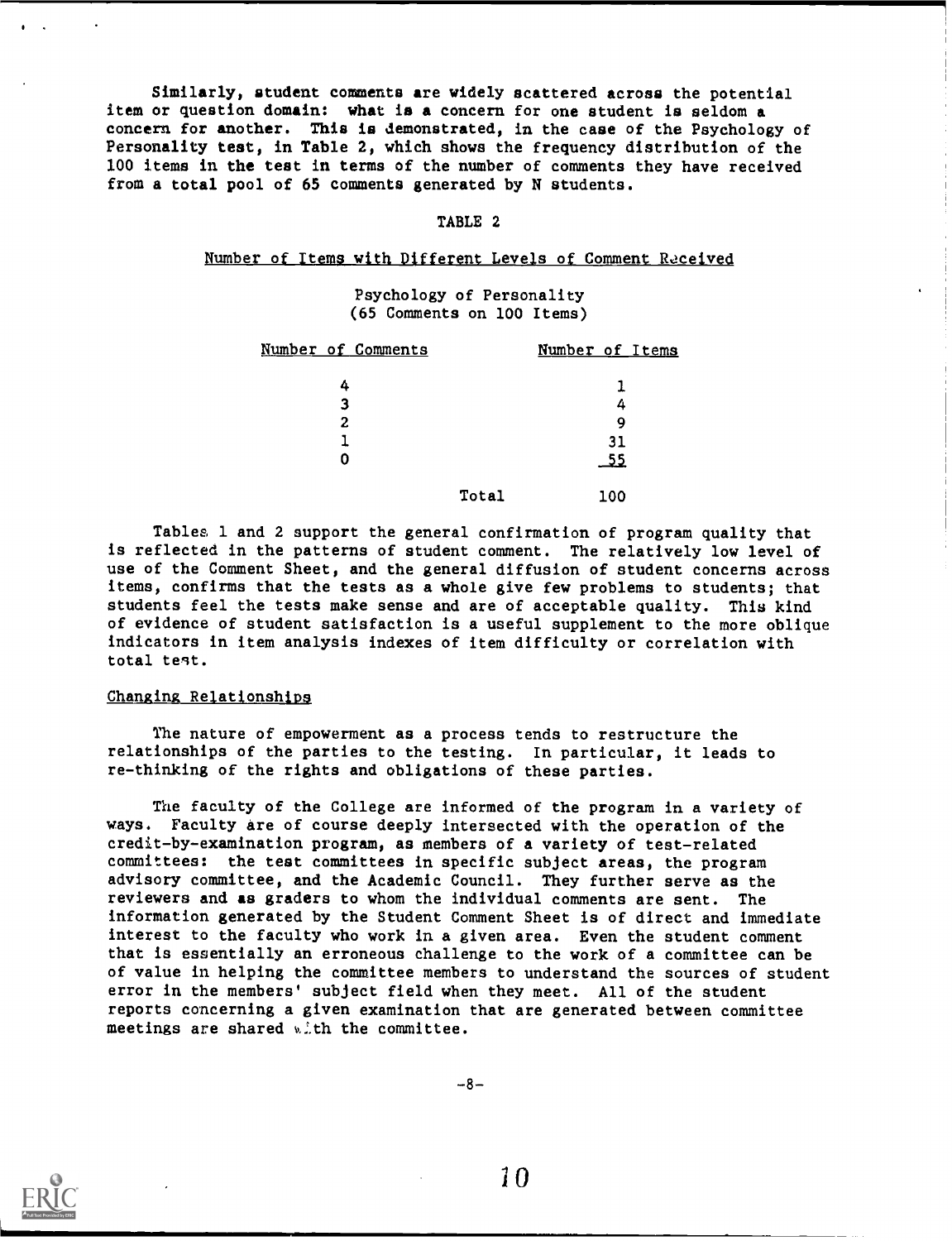A related development has concerned grader-to-test-taker feedback. It became apparent that this should not be a one-way street. Where appropriate, the essay grader now prepares a comment sheet that offers the learner feedback on what was not so good about the student work...areas needing further work, or responses to student comment. This comment is not provided to all, being restricted as a practical matter to the student who needs to repeat a testing, for whom it can be of significant practical value.

#### Programmatic Constraints

The questionnaire feature of the program is not without its costs. Staff time must be directed to reading the communications, and staff time is required to compile information into summary reports to the committees. The nature of the TECEP program, as the activity of a specific college, greatly facilitates the introduction of the questionnaires, for there is a direct learner-institution relationship that is lacking in the broader and larger-scale operations of the major national testing programs, such as the College Board College Level Examination Program (CLEP), the American College Testing Professional Examination Program (ACT PEP), and the Defense Activity for Nontraditional Educational Services (DANTES). While issues of program economy are likely to impede the widespread application of these concepts in the administration of the national programs, it should be possible to secure this type of comment from students fairly economically, and to limit any evaluation to the small subgroup of students with the sharply pragmatic problem that they have narrowly missed the cut-off. This practice would need to be reviewed for its policy implications within each program, but there is already a considerable ethical tension in connection with the proper use of a stringent cut-score to establish the credit award. The expenses and delays encountered by adult test-takers in the context of credit-by-examination are often non-trivial. Important employer benefits, for example, may hinge upon a successful and timely completion of a program. Candidates whose work is rejected because they fail an examination by a single point are entitled to procedures that could enable them to avoid a retesting unless fully justified. If something can be done to reduce the chances that a narrow miss may be an error, it is worth doing.

Such careful review of narrow misses, is, of course of value in its own right, independent of the use of a student comment sheet. At Thomas Edison State College, the TECEP program systematically reviews the work of all students who miss the required standard by one or two points, to insure that there has not been a scoring error or an error in the student's placement of answers on the answer sheet. This review is not exceptionally burdensome: it affects about 2-3% of the test-takers. Translated to the scale of the larger CLEP program, this might mean that about 2,000 reviews a year could be required for this critically-placed group of near-miss failures. There are always problems with the introduction of review and judgment into processes that can be implemented more mechanically, but no system is perfect, and the problems with the presenc practices are often more tolerable merely because they are more familiar.

ť.

-9-

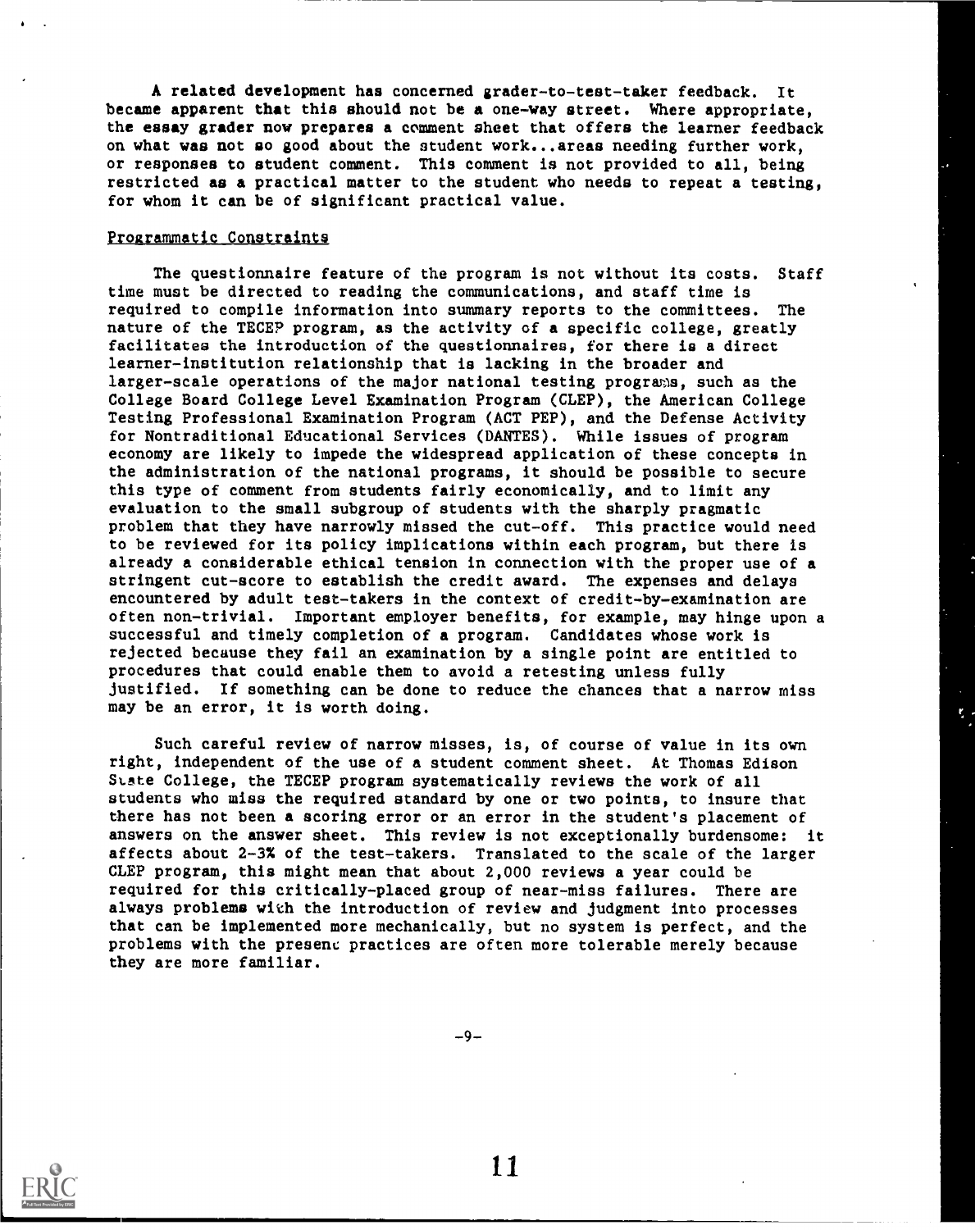#### Summary

Most students decline the invitation to write a comment, and return the Comment Sheet unused. Many comments are of little value, and simply reflect personal misperceptions, as in the comment "I did not know if I could use extra paper..." when the instructions seem unequivocal and this is the first student who has appeared to have trouble with them. It should not be supposed that the bulk of the comments offer major insights.

But the introduction of the Student Comment Sheet has been beneficial to operation of the TECEP program. The students and the testing staff are mutually given greater protection against errors in test content, and the students whose work is very near to the critical standard are given an added opportunity to defend their work and make a satisfactory demonstration of the required competence. The proctors are freed from a kind of debriefing function. The committees receive a steady stream of valuable information as to how the students perceive and interpret the examinations.

Beyond these pragmatic benefits, however, there is a more general gain that is perhaps of heightened value in the context of a nontraditional adult college such as Thomas Edison. Inviting student comment in this way is simply a more adult way to conduct the testing program. It is appreciated by the students in part for what it connotes about the program's perception of them. As one student said, very early in the work:

> I have no comments or questions concerning this exam, but I thank you for taking the time to ask, because if I did have problems or questions, no one would ever know if you didn't ask.

> > Emphasis added.

While such values may be of heightened concern in the adult context, they are likely to be important in any context. Tests do constrain the communications of the test-takers and there is a clear polarity between tester and test-taker. Such constraints are often stressful, particularly since there is a need to make critical interpretations of test-maker language. There is a better "atmosphere" to testing when there is a clear signal that an alternate, supplementing channel is being provided, that the voice of the test-taker will be recognized. As Wright congently reflected in the title of her paper, echoing McLuhan, our medium, the way in which we conduct our tests, conveys a message about us and about the way we perceive our work and the people we test.

\*The student referred to earlier in the paper received credit for 'the item, and a Pass on the examination.



 $-10-$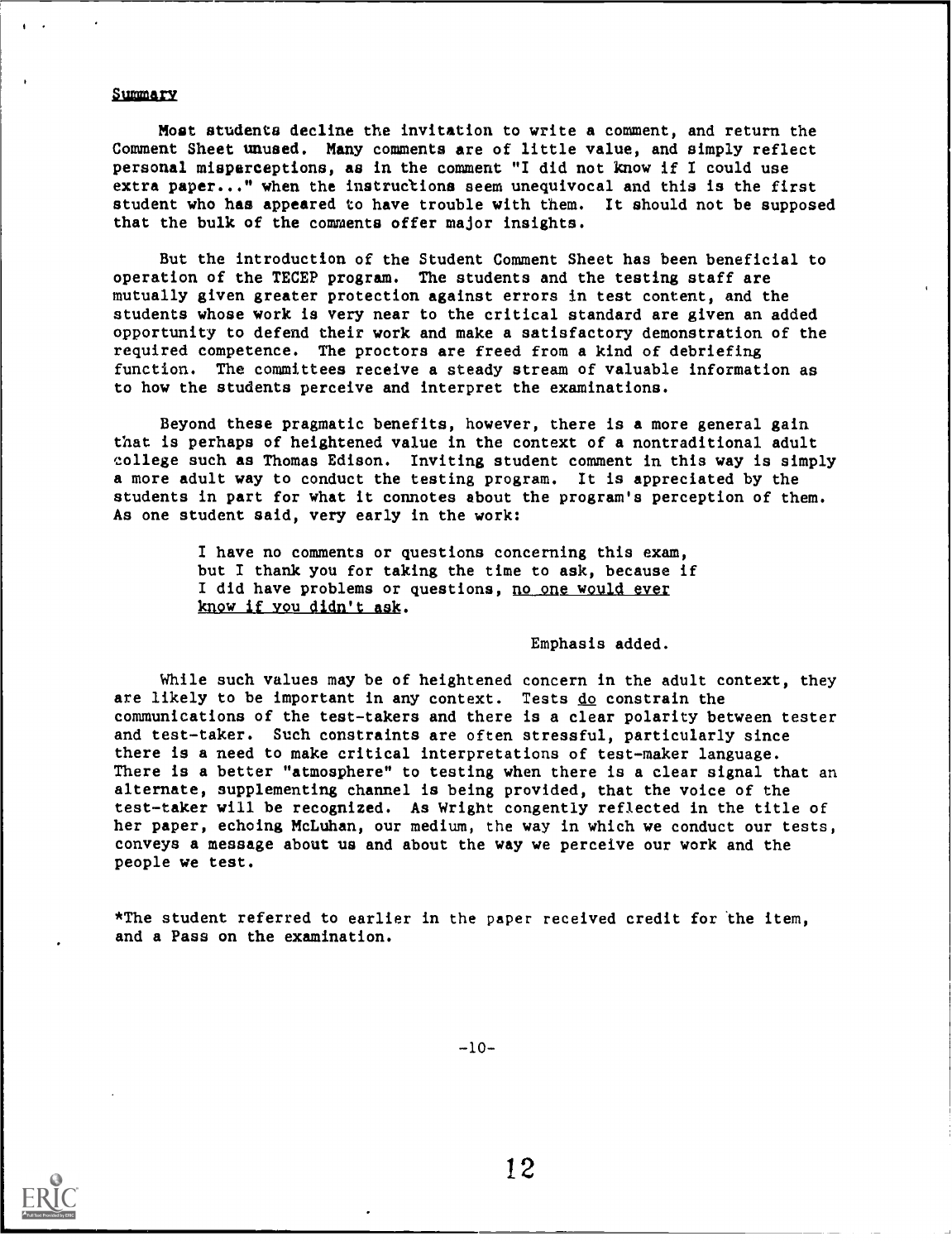#### Dibliographv

APA-AERA-NCME. Standards for educational and psychological testing. Washington, D.C.: American Pyschological Association, 1985.

Clemans, W.V. "Test Administration," in Thorndike, R.L., Educational Measurement, Second Edition

Conrad, H.S. "The Experimental Tryout of Test Materials," in Lindquist, E.L. (Ed.), Educational Measurement

Lindquist, E.F. (Ed.) Educational Measurement, Washington, D.C.: American Council on Education, 1951.

Loucks v, ETS, Superior Court of New Jersey, Mercer County, (1974).

Thorndike, R.L. (Ed.) Educational Measurement, Second Edition Washington, D.C.: American Council on Education, 1971.

Wright, B. "If the medium is the message... What are we saying about assessment?" In Proceedings of the Second Annual Montclair Assessment Conference. McCormick, R. (Ed.) Montclair, NJ: Montclair State College, 1991.

2162X 3/94

 $\mathbf{A}$  and  $\mathbf{A}$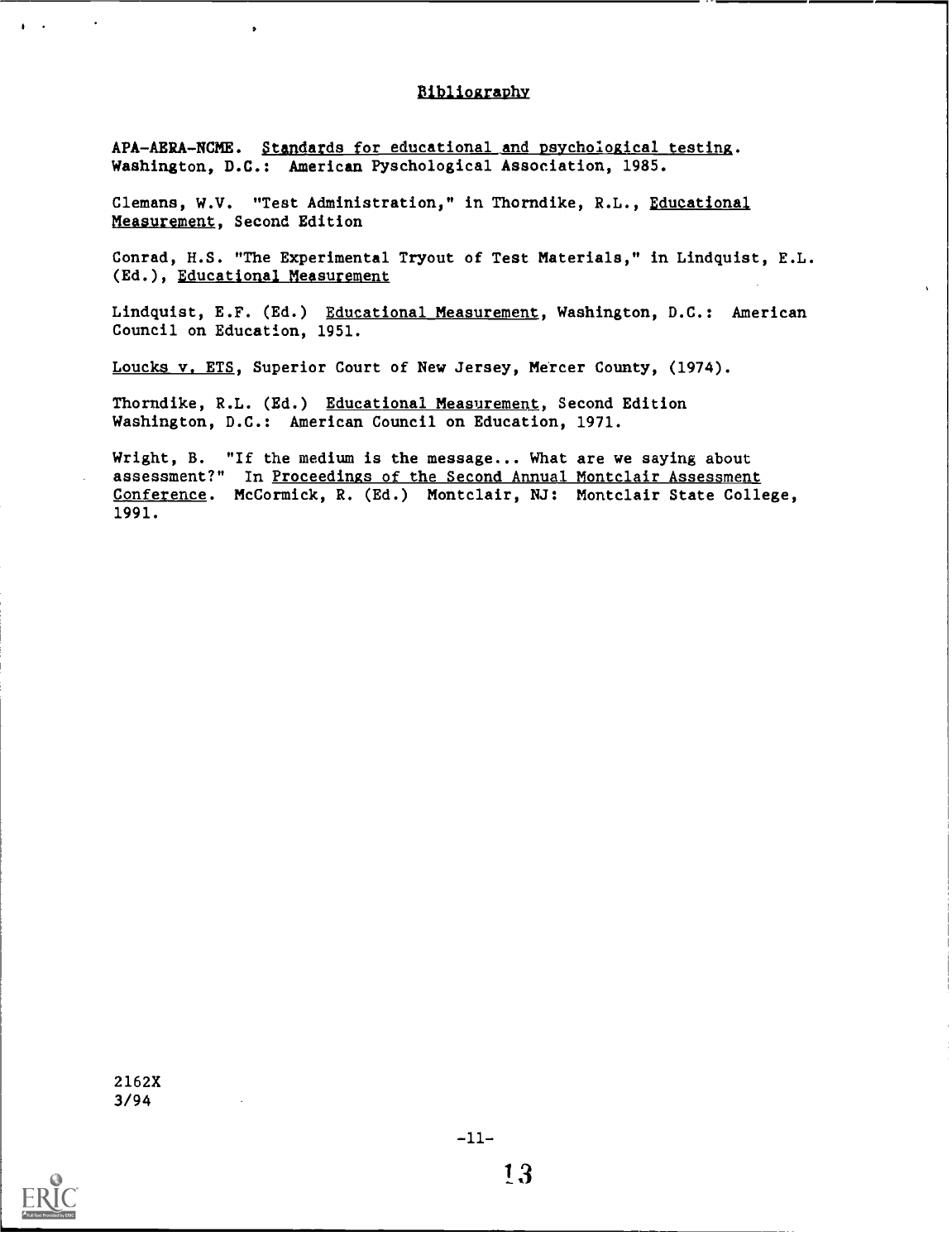APPENDIX A

# **Student Comment Sheet**

This comment sheet may be used by any student who sees a need to add remarks. It is particularly intended for the student who thinks a question is unclear or might have more than one right answer. Please indicate the number(s) of the test question(s) to which your comment(s) refer.

Where appropriate, comment may be considered in scoring as a basis for a decision to Pass, but not Fail, a student.

للحصمع  $-1.1$ rizontal  $\overline{0}$ rms intecratio backward أحبابهم  $\circ$   $\circ$  $60r$  USe يرد as  $\bullet$ that of integration Hori  $i\sqrt{e}$   $\sqrt{10}$  $\ddot{\phantom{a}}$ Ø idgets  $an \tilde{\epsilon}$ the-producer of widgets, Interration <u>i ナ。</u>† ntes rative Gn  $cc$ <u>The louver</u> <u>0ectorm</u> Sapable ectormin Integration ギで /e lecca  $acq$ enser ara, C  $\mathbf{c}$  7  $S_{10}$ <u>a compar</u>  $nTe<sub>c</sub>$ verTic 07  $\mathcal{L}$ compan ervic nes Test Title: Date:  $S.S.$ #: Name: Insert in FRONT of examination booklet. **BEST COPY AVAILABLE** 14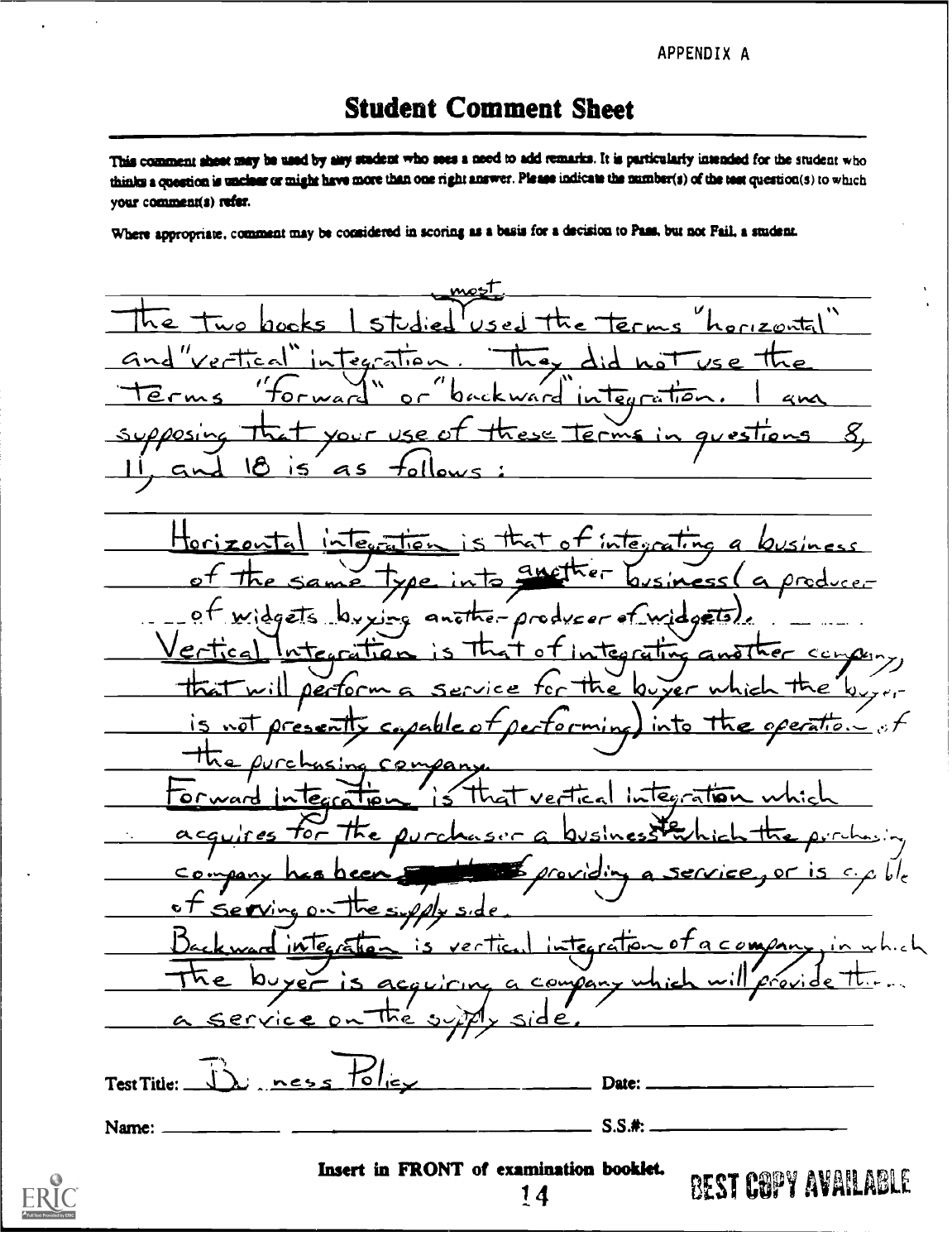# **Student Comment Sheet**

This comment sheet may be used by any student who sees a need to add remarks. It is particularly intended for the student who thinks a question is unclear or might have more than one right answer. Please indicate the number(s) of the test question(s) to which your comment(s) refer.

Where appropriate, comment may be considered in scoring as a basis for a decision to Pass, but not Fail, a student.

I have need in the computer field  $455$ have A good solid  $DAE|CQ|T20ND$ Think some questions  $STILL$ however  $h_1$  guous,  $Au_1$  $I'm$  STILL  $NST$ Am were  $+cs +$ PASS20  $\leq$  $SUEC$ ADMINISTRATOR has the ultima The the programmer Responsibility ALTHOUSh Security checks the code  $F22$  $r_1+e_5$  to the ADMINIS tra + ANSWERS Second LANSUA = " IS  $N$ A tion  $AL$ 弃 リン "relation  $b + c$  $R$ CLATION  $L$  ST<sup>2</sup>O  $N$   $\cup$   $\top$ he word "uncestricted made me  $\mathbf{u}$ this is FAISS  $ALS$ رح مے تہ pro Jection  $200$  Tec- $0<sup>o</sup>$ d' I KNEW ONE OF these  $b^{''}$  പ  $#$   $\mathcal{X}_{\varphi}$ 15 CORRECT ANSWER; I Chose Test Title:  $-DBDY$ Date: **S.S.A.** Name:  $\overline{15}$ **CEST COPY AVAILABLE** Insert in FRONT of examination beskiet.

ERIC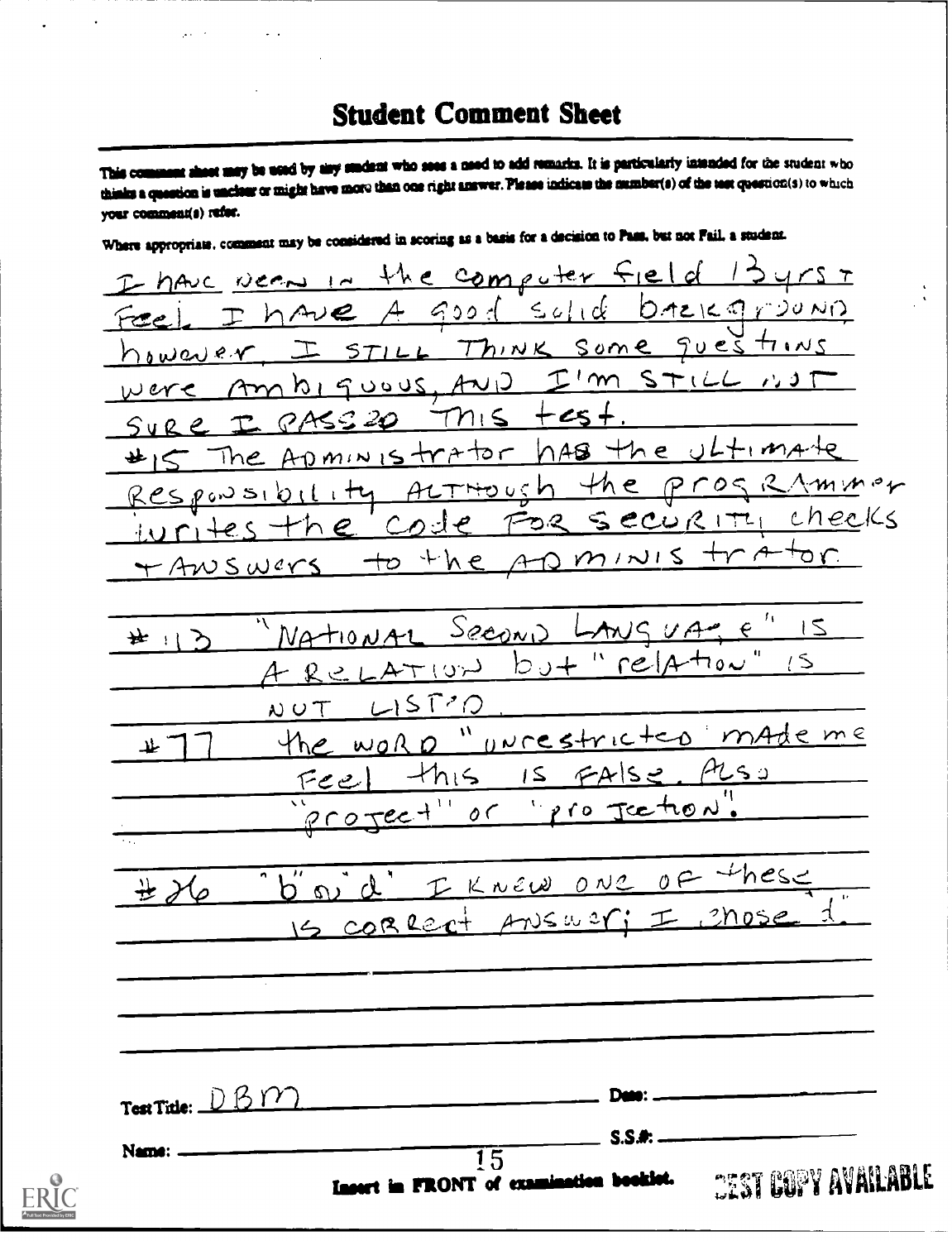# **Student Comment Sheet**

This comment shoot may be used by any student who sees a need to add remarks. It is particularly intended for the student who thinks a concrion is unclose or might have more than one right answer. Please indicate the mumber(s) of the test question(s) to which vour comment(s) rufer.

Where appropriate, comment may be considered in scoring as a basis for a decision to Pass, but not Fail, a student.

DUESTIONS 37+71 Were confuseing. #37 Is a connective device to convert electronic signals, usual for the <u>transmission trivoigh phone linés.</u>  $\pm$ 11 Line spacing is different from SOFT WATE to software\_  $\frac{\text{but usually by } \pm \text{ in } \pm \text{ about } \pm \text{ in } \pm \text{.}}{ \text{1.} \pm \text{1.}}$ Test Title: WORD PROCESSING FUNDAMENTALS Date:  $-$  S.S.#:  $-$ Name: Insert in FRONT of examination booklet. BEST COPY AVAILABLE 16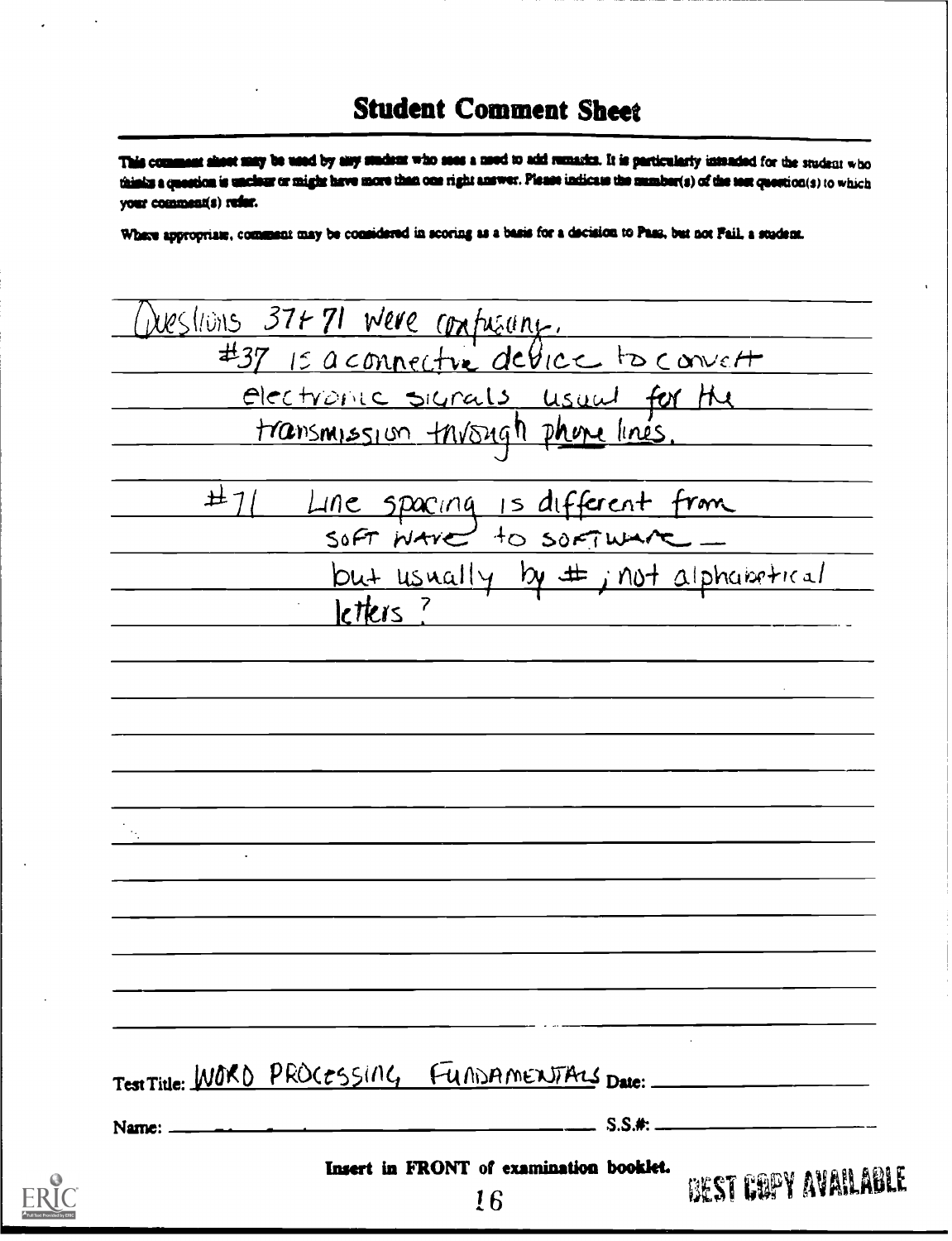APPENDIX B

# TECEP QUESTIONNAIRE FOR STUDENTS

Student Name

Date

## INTRODUCTION TO STATISTICS

 $S.S.$ #

The Office of Test Development and Research needs your help. We would like each student who takes a TECEP to answer this questionnaire, in order to provide us with information to strengthen and improve the TECEP program. Last year, students earned about approximately 3850 credits by succesafully passing TECEPS. Our examinations are an important means by which busy adult students such as yourself can earn credit towards a college degree. Please take the extra time to help us provide you with the best possible examination program.

### TEXTS USED

The Test Description Book recommends the following texts to prepare for the examination Introduction to Statistics:

Minium, Edward W. and Robert Clarke. Elements of Statistical Reasoning. New York: John Wiley and Sons, 1982.

Pagano, Robert R. Understanding Statistics in the Behavioral Sciences. 2nd ed. St. Paul, MN: West Publishing Co., 1986.

Runyon. Richard and Audrey Haber. Fundamentals of Behavioral Statistics. 6th ed. New York: McGraw-Hill Inc.. 1988.

Welkowitz, Joan, et al. Introductory Statistics for the Behavioral Sciences. New York: Harcourt Brace Jovanovich Inc., 1982 or 1988.

Witte. Robert S. Statistics. 3rd ed. New York: Holt, Rinehart and Winston, 1989.

| 2 If "Yes," which one(s)? C/RCLED / In 381-6 CHAROGO VS & THE |          |                        |                           |
|---------------------------------------------------------------|----------|------------------------|---------------------------|
| HOUR DOPICE THIS OUT AT THE TET CONTEN                        |          |                        |                           |
|                                                               |          |                        |                           |
| If you used any other texts, which one(s)? $\sim$ 0           |          |                        |                           |
| Where did you get the book(s) that you used?                  | Bunnowch | <b>Specialty Books</b> | FROM A LOCAL UNIU CHIMNAS |

**DEST COPY AVAILABLE**